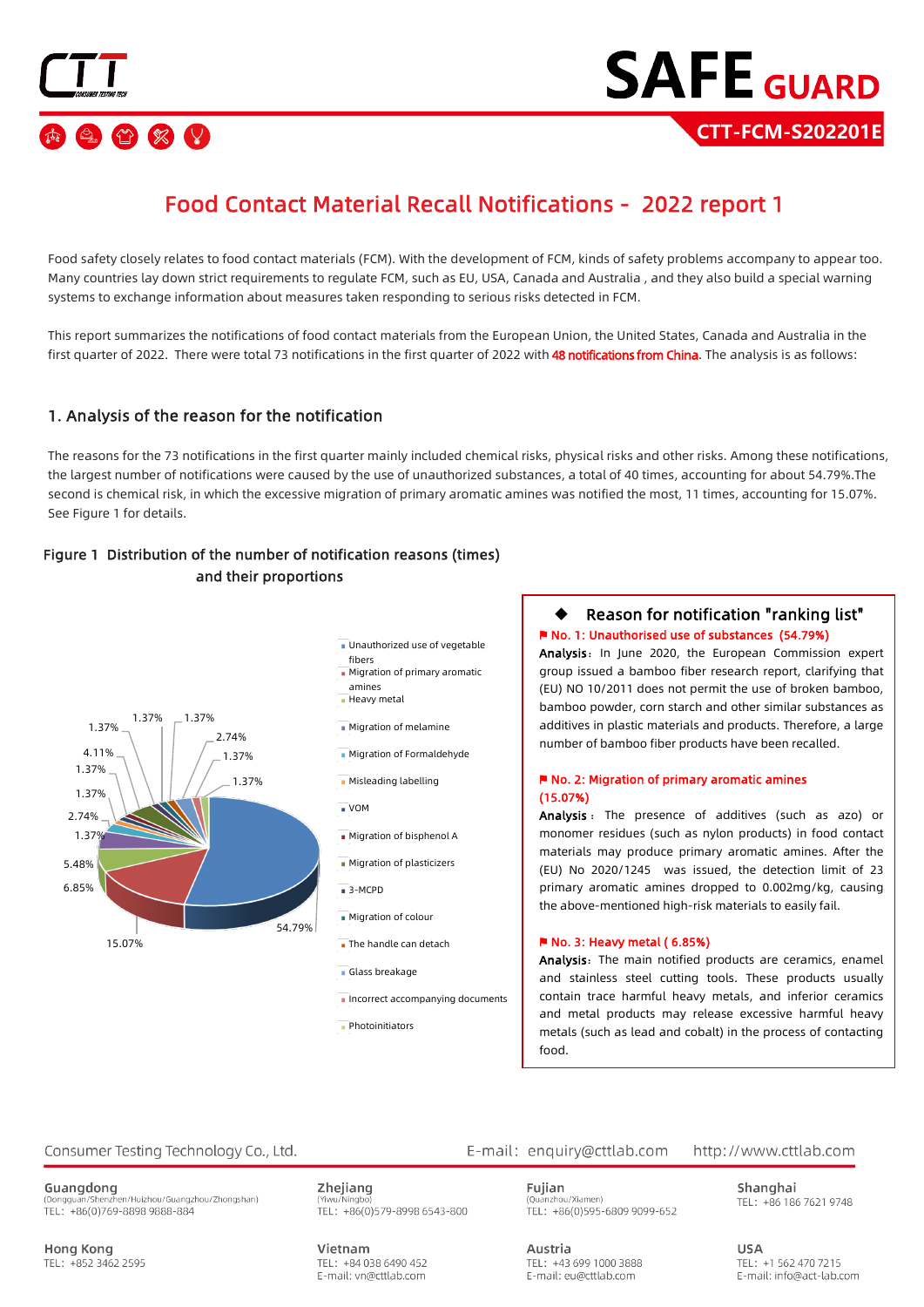

 $\bigcirc$   $\otimes$   $\vee$ 

# **SAFE GUARD**

**CTT-FCM-S202201E**

## Food Contact Material Recall Notifications - 2022 report 1



#### 2. Analysis of the Material/Products for the notification

#### Materials and products for notification "ranking list" ⚑ No. 1: Products containing plant fiber**(**54.79%**)**

Analysis: Products containting plant fiber are made of melamine, bamboo, corn starch and bamboo fiber. After the bamboo fiber research report was released in June 2020, most EU countries began to ban the import of products made of bamboo fiber and similar materials. Secondly, this kind of products usually contain a lot of melamine material, which is also easy to cause a large number of formaldehyde & melamine to move out.

#### ⚑ No. 2: Nylon product**(**15.07%**)**

Analysis: Polyamide, commonly known as nylon, is a general term of thermoplastic resin containing repeated amide group - [nhco] - in the main chain of molecule, including aliphatic PA, aliphatic aromatic PA and aromatic PA. Nylon monomers are the most common source of primary aromatic amines.

#### ⚑ No. 3: Melamine tableware**(**8.22%**)**

Analysis: Melamine tableware belongs to high molecular polymer, abbreviated as MF, and its monomers are formaldehyde and melamine. If this kind of tableware is made of inferior melamine resin raw materials, it will increase the risk of melamine migration to food.

#### 3. Analysis of the Countries for the notification

In the first quarter of 2022, there were 73 notifications of contact materials, of which 48 cases were notified in China, accounting for 65.75%. In terms of countries issuing notifications, there were 18 countries in the first quarter. Among them, Spain initiated 14 notifications, accounting for 19.18% of the total, followed by Poland, which initiated 12 notifications, accounting for 16.44% of the total. The number of notifications issued by other countries was less than 10. See Figure 3 & Figure 4 for details.





#### Figure 3 Notification of products to China Figure 4 Number of notifications by countries



#### Consumer Testing Technology Co., Ltd.

Guangdong ...<br>enzhen/Huizhou/Guangzhou/Zhongshan) (Dongguan/9 TEL: +86(0)769-8898 9888-884

**Hong Kong** TEL: +852 3462 2595 Zhejiang TEL: +86(0)579-8998 6543-800

Vietnam TEL: +84 038 6490 452 E-mail: vn@cttlab.com E-mail: enquiry@cttlab.com

Austria

http://www.cttlab.com

Fuiian (Quanzhou/Xiamen) TEL: +86(0)595-6809 9099-652

TEL: +43 699 1000 3888

E-mail: eu@cttlab.com

Shanghai TEL: +86 186 7621 9748

> **LISA** TEL: +1 562 470 7215 E-mail: info@act-lab.com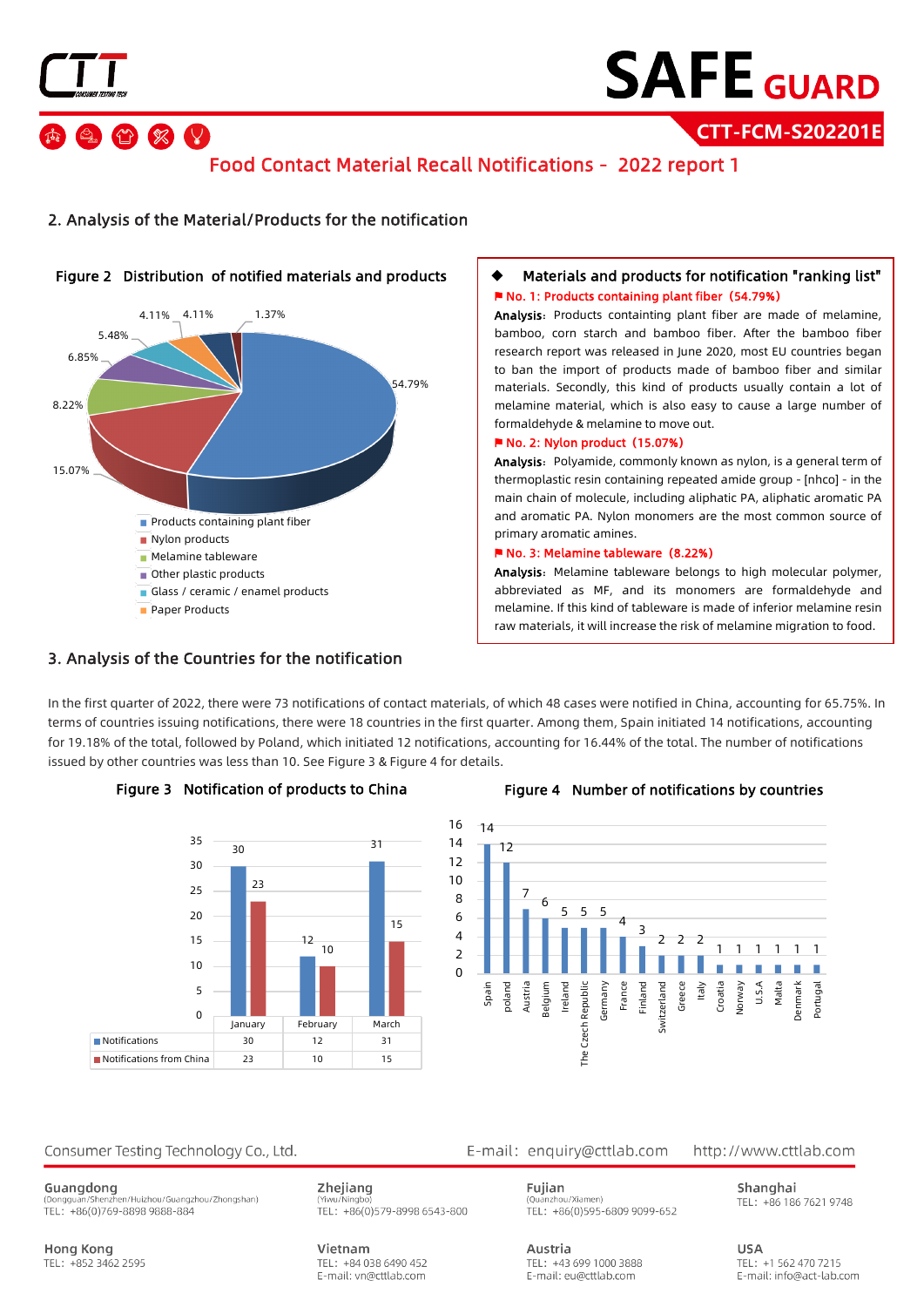20 % V

# **SAFE GUARD**

**CTT-FCM-S202201E**

### Food Contact Material Recall Notifications - 2022report 1

#### Appendix: The relevant limit requirements of the notification of chemical risk :

| <b>Items</b>                            | Law/Standard /Command                                        | <b>Limits</b>                         | <b>Material/Products</b>                                    |
|-----------------------------------------|--------------------------------------------------------------|---------------------------------------|-------------------------------------------------------------|
| migration of primary<br>aromatic amines | (EU)No 10/2011 and its amendments                            | not detected                          | Plastic product (nylon)                                     |
| unauthorised use of<br>substances       | (EU)No 10/2011 and relevant<br>requirements of member states | disable                               | Products containing plant fiber                             |
| migration of<br>formaldehyde            | (EU)No 10/2011, (EU)No 284/2011                              | 15mg/kg                               | Bamboo fibre product, Plastic product<br>(melamine & other) |
| migration of melamine                   | (EU)No 10/2011 and its amendments                            | 2.5mg/kg                              | Bamboo fibre product, Plastic product<br>(melamine)         |
| <b>Bisphenol A</b>                      | (EU)No 10/2011 and its amendments                            | $0.05$ mg/kg                          | Plastic product                                             |
| Phthalates                              | (EU)No 10/2011 and its amendments                            | DEHP:1.5mg/kg                         | Plastic product                                             |
| volatile organic<br>constituents        | <b>BfR Recommendation XV</b>                                 | 0.5%                                  | Silicone product                                            |
| Lead (Pb)                               | <b>EDOM Technical Guide Resolution</b><br>CM/Res(2020)9      | not detected                          | Paper Products                                              |
| 3-MCPD                                  | BfRXXXVI/1&BfRXXXVI/2                                        | $12\mu g/L$                           | Paper Products                                              |
| Chromium(Cr)                            | Decree of 21 March 1973 and<br>Ministry of health            | $0.1$ mg/kg                           | <b>Stainless Steel Products</b>                             |
| Cobalt (Co)                             | <b>DIN 51032</b>                                             | Flat tableware: 0.1mg/dm <sup>2</sup> | Ceramics                                                    |
| Lead (Pb)                               |                                                              | Flat tableware: 0.8mg/dm <sup>2</sup> |                                                             |

Referenced Websites:

- https:/[/www.cpsc.gov/Recalls/?Page=1](http://www.cpsc.gov/Recalls/?Page=1)
- [http://www.healthycanadians.gc.ca/recall-alert-rappel-avis/search-recherche/simple?s=&plain\\_text=&f\\_mc=4&js\\_en=&page=5&f\\_mc=4&f\\_sc=34](http://www.healthycanadians.gc.ca/recall-alert-rappel-avis/search-recherche/simple?s&plain_text&f_mc=4&js_en&page=5&f_mc=4&f_sc=34)
- <https://webgate.ec.europa.eu/rasff-window/portal/?event=SearchForm&cleanSearch=1>
- https:/[/www.productsafety.gov.au/recalls](http://www.productsafety.gov.au/recalls)

#### Consumer Testing Technology Co., Ltd.

Guangdong<br>(Dongguan/Shenzhen/Huizhou/Guangzhou/Zhongshan)<br>TEL: +86(0)769-8898 9888-884

**Hong Kong** TEL: +852 3462 2595 Zhejiang (Yiwu/Nir TEL: +86(0)579-8998 6543-800

Vietnam TEL: +84 038 6490 452 E-mail: vn@cttlab.com

E-mail: enquiry@cttlab.com

Austria

http://www.cttlab.com

**Fujian**<br>(Quanzhou/Xiamen)<br>TEL: +86(0)595-6809 9099-652

TEL: +43 699 1000 3888

E-mail: eu@cttlab.com

Shanghai TEL: +86 186 7621 9748

**USA** TEL: +1 562 470 7215 E-mail: info@act-lab.com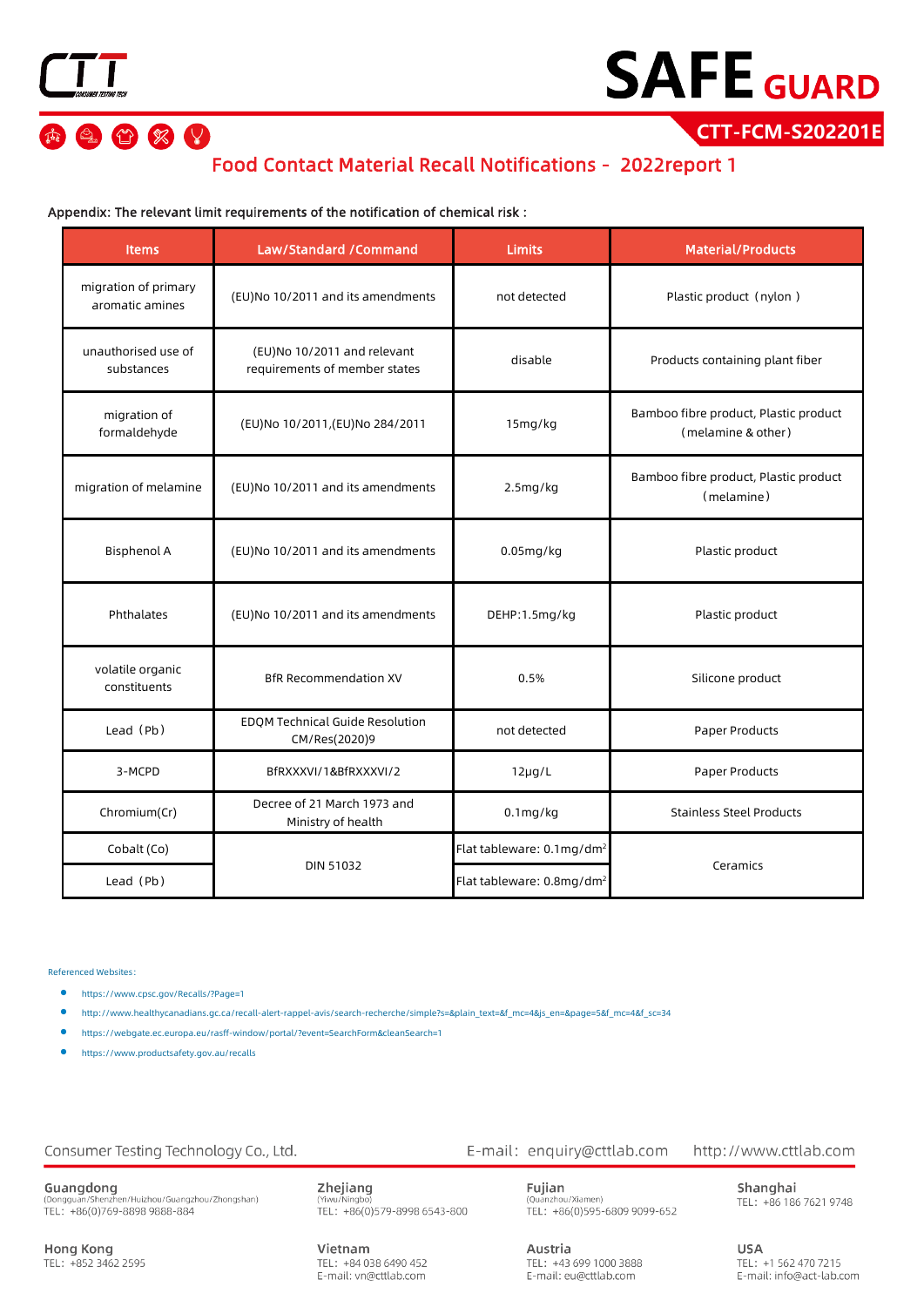

# 食品接触材料召回通报预警—2022年第1期

食品安全离不开食品接触材料的安全。随着科技的发展,食品接触材料的种类日益增多,由此引发的安全问题也不断 出现。 欧盟、美国、加拿大和澳大利亚等国家对各类食品接触材料都有严格的法规进行管控,并建立了一定的预警通报机 制,对于不符合法规要求的产品采取相应的处罚措施。

本期汇总了2022年第1季度来自欧盟、美国、加拿大和澳大利亚的食品接触材料通报信息,共计73例,**其中48例来自** 中国,分析如下:

#### 1. 通报原因分析

本期通报的原因主要分为化学风险、物理风险和其他风险三类。其中,由未经授权物质的使用引起的通报最多,共40 次, 约占54.79%;其次是化学风险,其中初级芳香胺迁移量超标的通报最多,共11次,占15.07%。

详见图1。



#### 图1 通报原因数量(次)及占比分布图

荧光增白剂

### ◆通报原因"排行榜"

#### ■ No. 1: 使用未经授权的物质 (占比54.79%)

风险分析: 2020年6月, 欧委会专家组发布竹纤维研究报告, 明确了 (EU) NO 10/2011未许可碎竹、竹粉、玉米淀粉等类 似物质作为添加剂在塑料材质及制品中使用。因此大量植物纤 维的制品被召回。

#### ■ No. 2: 初级芳香胺迁移量 (占比15.07%)

风险分析: 食品接触材质中存在特定的添加剂 (如偶氮色粉) 或单体残留物(如尼龙制品)都可能会产生初级芳香胺。欧盟 塑料新法规 (EU) No 2020/1245中初级芳香胺的检出限下降 到0.002mg/kg,导致上述高风险材质容易出现不合格情况。

#### ■ No. 3: 重金属不合格 (占比均为6.85%)

风险分析: 主要通报产品为陶瓷、搪瓷以及不锈钢刀具。这些 产品通常含有微量的有害重金属,而劣质的陶瓷及金属制品在 接触食物过程中可能释放出过量的有害重金属(如铅、钴)。

#### 中鼎检测技术有限公司

广东(东莞、深圳、惠州、广州、中山) TEL: +86(0)769-8898 9888-884

香港 TEL: +852 3462 2595 浙江(义乌、宁波) TEL: +86(0)579-8998 6543-800

越南

TEL: +84 038 6490 452 E-mail: vn@cttlab.com E-mail: enquiry@cttlab.com http://www.cttlab.com

> 福建(泉州、厦门) TEL: +86(0)595-6809 9099-652

奥地利

上海 TEL: +86 186 7621 9748

TEL: +43 699 1000 3888 E-mail: eu@cttlab.com

美国 TEL: +1 562 470 7217 E-mail: info@act-lab.com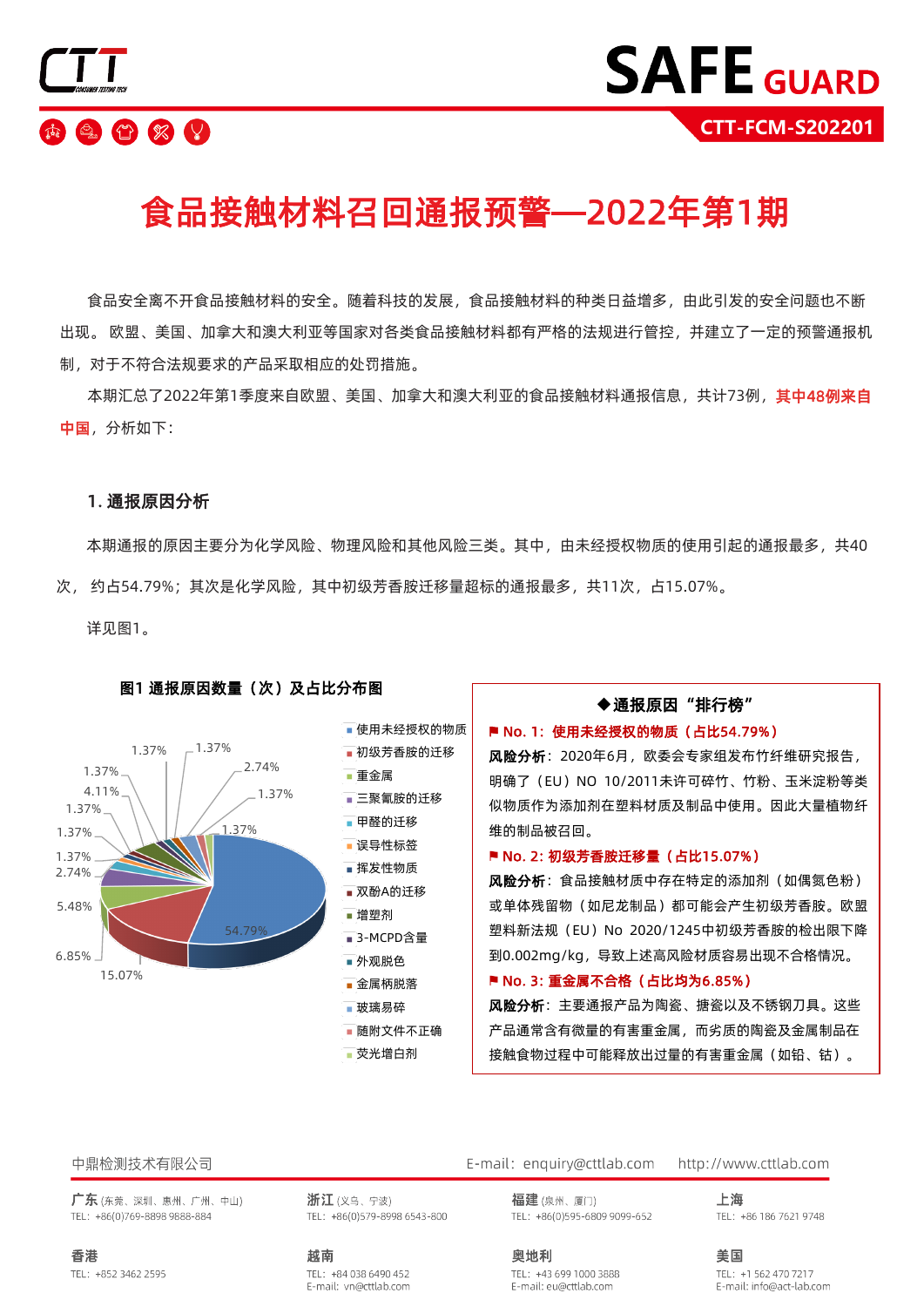

# 食品接触材料召回通报预警—2022年第1期

2. 通报产品分析



#### **3. 通报国家分析**

本期通报案例共计73例,其中,来自中国的产品被通报案例共48例,占比为65.75%。发布通报的国家方面,第一季 度共有18个国家。其中,最多的是西班牙,共发起通报14例,占通报总数的19.18%,其次是波兰共发起通报12例,占通 报总数的16.44%,其余国家发布通报数量均低于10次,详见图3&图4。



#### 图3 对华产品通报情况



中鼎检测技术有限公司

广东(东莞、深圳、惠州、广州、中山) TEL: +86(0)769-8898 9888-884

香港 TEL: +852 3462 2595 浙江(义乌、宁波) TEL: +86(0)579-8998 6543-800

TEL: +84 038 6490 452

E-mail: vn@cttlab.com

越南

E-mail: enquiry@cttlab.com

福建(泉州、厦门) TEL: +86(0)595-6809 9099-652 http://www.cttlab.com 上海

TEL: +86 186 7621 9748

奥地利 TEL: +43 699 1000 3888 E-mail: eu@cttlab.com

美国 TEL: +1 562 470 7217 E-mail: info@act-lab.com